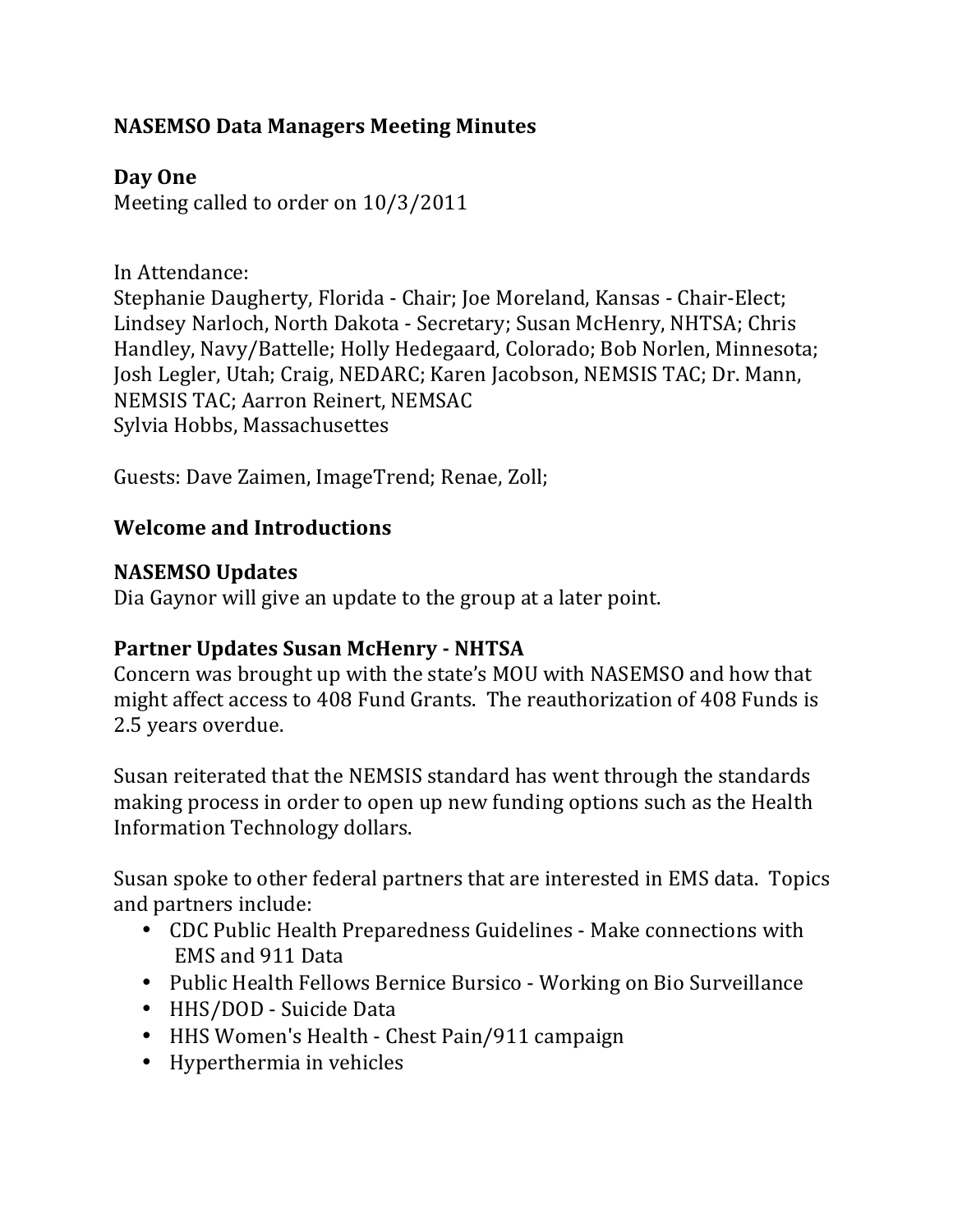# **Partner Updates Aarron Reinert - Chair of the NEMSAC**

NEMSAC was formed in 2007 made up of a number of aspects of EMS. The group helps to bring issues to a level of national attention in conjunction with FICEMS. Data has risen to be part of the national vocabulary. Council Projects include:

- 1. Adopted a philosophy of creating and cultivating a culture of safety in EMS. White Paper called EMS makes a difference. NEMSIS became guidance for grants.
- 2. Evidence Based Guidelines
- 3. Committees OAR, Finance, Education, System

Reauthorization which Susan talked about affects NEMSAC committee. Pay for Performance is back which is evident in hospitals not being paid for readmissions on certain cases.

ANSI approved standards of HL7 sources opens up grant money and opportunities for services.

# **NEMSIS Updates - Jacobson** `

*History* - NEMSIS Version 3 began in 2008. Reasons for the transition are to improve quality, enhance assessment, address state flexibility, and to prepare for HL7 transition and web services.

TASK - Standard for numbering of Home as a destination.

*Impact* - Better agency information. Improved data quality at time of ePCR entry. Better data usage options by management.

*Status* - Version 3 Implementation Release - Initiated July 21, 2011. Official release scheduled for October 31, 2011.

*Roll Out* - Software compliance testing will be the first quarter of 2012. The process will be more comprehensive than with Version 2.2.1. Vendors must be able to capture all v3 elements. Compliance testing for vendors will be at the field product, desktop warehouse, web entry system product, and state warehouse level. Software Version - If the change to the software affects the XSD, retesting will be required. Agency and state systems have to be able to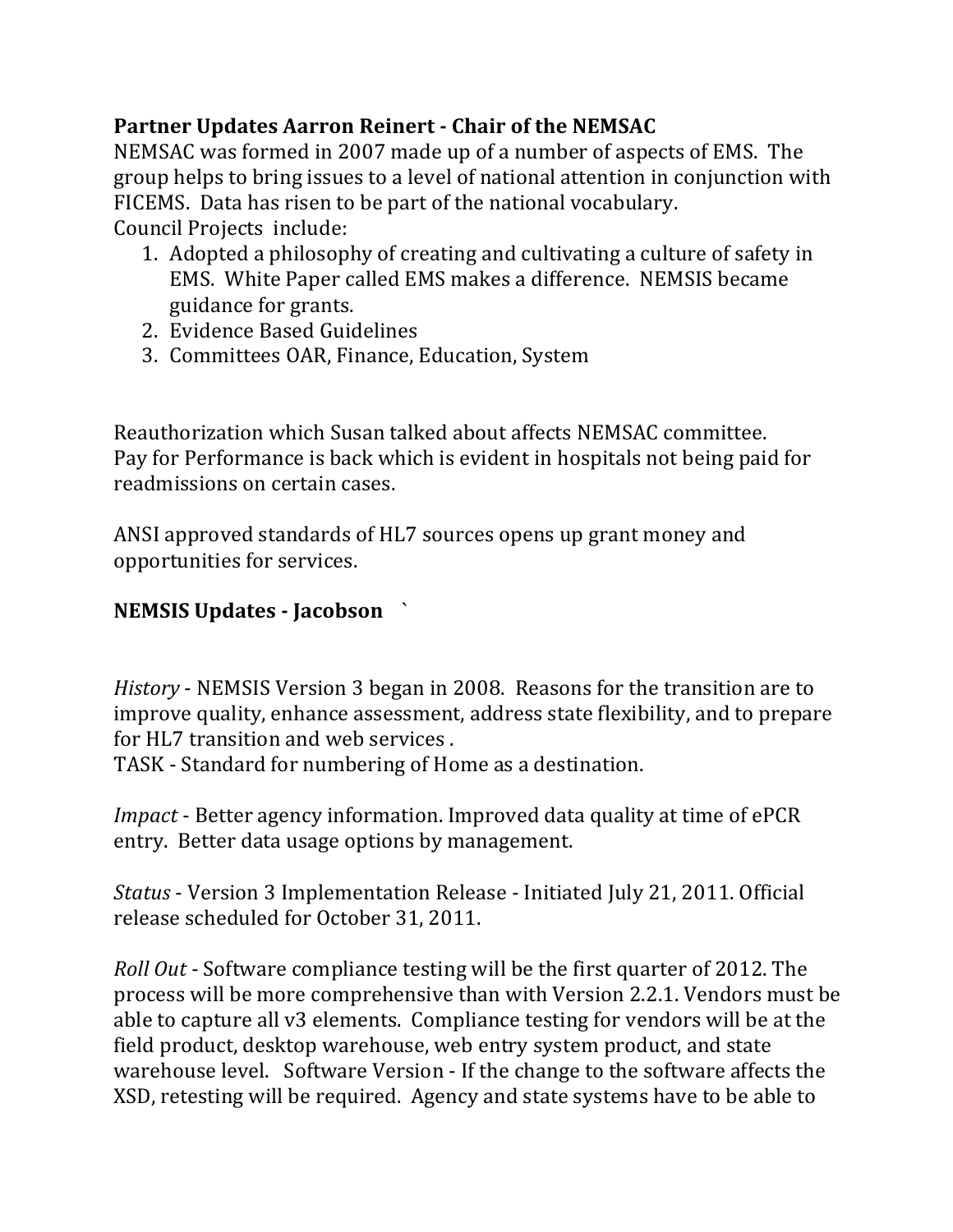export and import Version 2.2.1 along with Version 3. There will be a Version 2-Version 3 transition document/white paper.

# **NEMSIS Updates – Dr. Clay Mann**

There are additional Version 3 resources available on the NEMSIS website. Dr. Mann demonstrated sharepoint which will be a virtual space for states to store information. The NEMSIS website will also have public state resources for vendors.

Compliance testing will include:

- Test Case Based
- Event Based
- Errors included in test case should generate messaging
- Application of business rules
- Generate valid XML
- Web Services

# **Software Developer's Meeting – Chris Handley**

*DMC/State Request*

- 1. Standard format for documents.
- 2. Custom elements DMC would work together where possible on common custom elements.
- 3. Schematron Rules DMC should create a master rule list for the state recommended elements.
- 4. Communication Mechanism between states and vendors regarding changes.
- 5. Versioning request for XSD's for each state.
- 6. Baseline PCR should be established with core elements (Standard print) layout during clinical transport) (Hierarchy of data; flow of information)
- 7. Timelines for transition to v3 at a state level for 3rd party software.
- 8. The vendors find the data definitions project very important and would like to see it expanded.

# **NEMSAC - Aarron Reinert**

Aaron is looking for suggestions on what data managers would like to see NEMSAC focus on. Suggestions included

- Data Connection between EMS/NEMSIS/States Benchmarking
- 911/CAD Standards

Culture of Safety - Unclear what data is available for EMS personnel safety.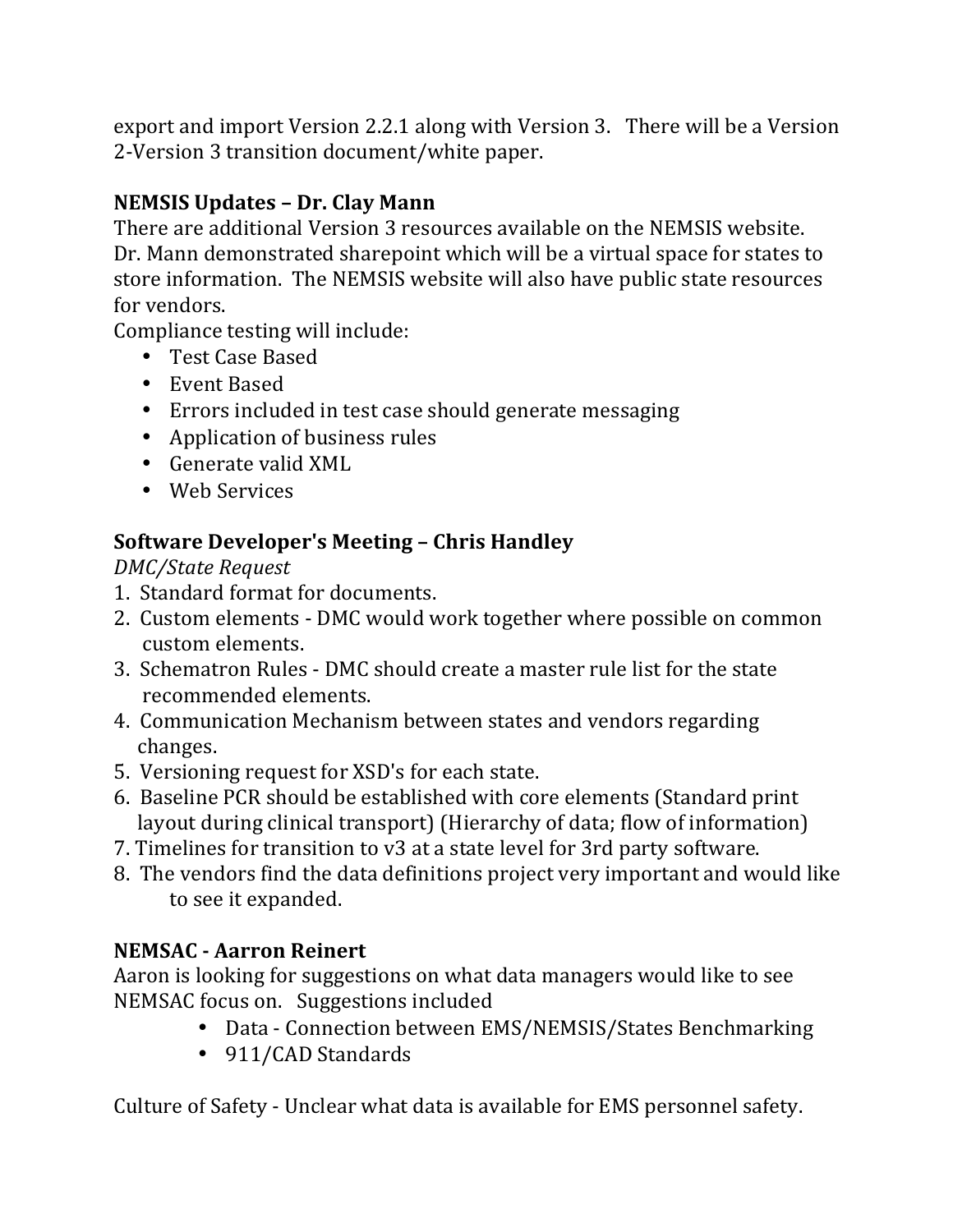### **State Updates**

*Virginia* - Working on quality with Image Trend's product - Image Trend is working on a web services link for the DOT.

*Utah* - Utah EMS data is available online on ibis.health.utah.gov. They recently held their prehospital data conference for the third year.

*Kentucky* - Looking for a data manager.

*Wisconsin* - Will soon be submitting to NEMSIS.

*New Hampshire* - 3 part time people for

*Michigan* - State IRB awarded the college complete access to the EMS system to do EMS research.

*Oklahoma* - Able to fine per incident per day if not compliant with data submission.

*Massachusettes* - Trauma Registry Opiods in EMS affect on Toxicology Report New Severity Scoring System Falls Data was better than other datasets moving to electronic rosters, paper to include trauma in mortality study

### **Day Two**

Meeting called to order on  $10/4/2011$ 

### **Joint Meeting - NEMSIS 3 - State Directors, Medical Directors, Data Managers**

#### **Joint Meeting - EMS Data for Trauma - Trauma Managers and Data Managers**

## **Data Managers Meeting**

NEMSIS Version 3 Wrap up

Standards Process

Version 3 standard will be within HL7.

In order to vote in the ANSI approval process, there is a charge of \$1500 for a state entity to have a vote. Check within your state if you already have the privilege.

TASK - Recommendation possibility for NASEMSO to become a member of HL7.